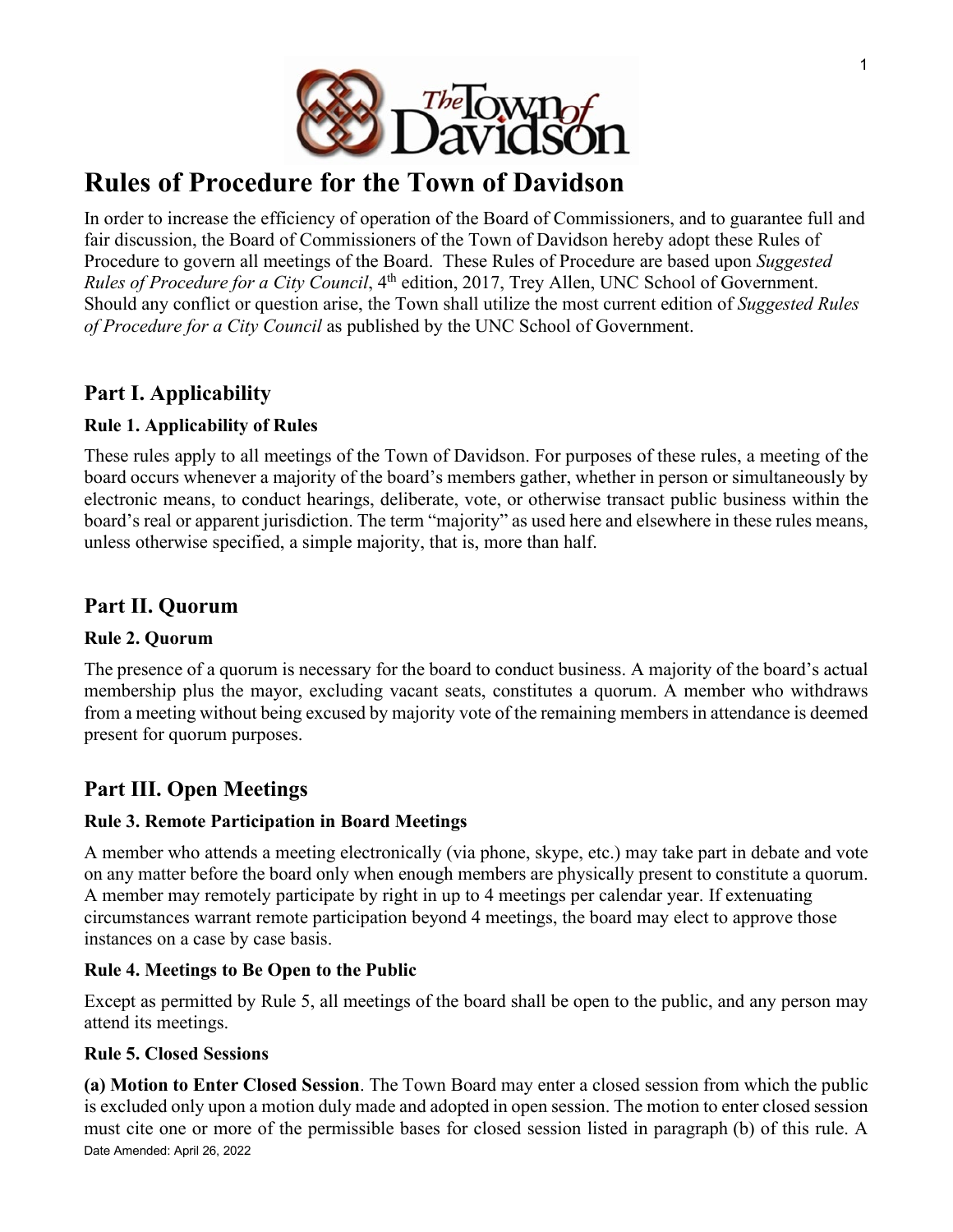

motion to enter closed session under subparagraph  $(b)(1)$  or  $(b)(2)$  must contain the additional information specified in those provisions.

**(b) Basis for Closed Session**. A closed session is permissible under the following circumstances and no others:

- (1) To prevent the disclosure of information that is privileged or confidential pursuant to the law of North Carolina or of the United States or that does not constitute a public record within the meaning of Chapter 132 of the General Statutes. The motion to enter closed session must name or cite the law that renders the information confidential or privileged.
- (2)To consult with the town attorney or another attorney employed or retained by the town in order to preserve the attorney–client privilege. If the board expects to discuss a pending lawsuit with its attorney, the motion to enter closed session must include the names of the parties to the lawsuit.
- (3)To discuss matters relating to (a) the location or expansion of industries or other businesses in the area served by the town or (b) the closure or realignment of a military installation. The board may reach agreement in closed session on a tentative list of economic development incentives to be offered in negotiations, but the approval of the signing of any economic development contract or commitment and the authorization of the payment of economic development expenditures must take place in open session.
- (4)To establish or instruct staff or agents concerning the town's position in negotiating the price or other material terms of an agreement for the acquisition of real property by purchase, exchange, or lease.
- (5)To establish or instruct staff or agents concerning the amount of compensation or other material terms of an employment contract.
- (6)To consider the qualifications, competence, performance, character, fitness, or conditions of appointment or employment of a public officer or employee or prospective public officer or employee, except when the individual in question is a member of the Town Board or other public body or is being considered to fill a vacancy on the Town Board or other public body. Final action to appoint or employ a public officer or employee must take place in open session.
- (7)To hear or investigate a charge or complaint by or against a public officer or employee. Final action discharging an employee or removing an officer must occur in open session.
- (8)To plan, conduct, or hear reports concerning investigations of alleged criminal misconduct.
- (9)To view a law enforcement recording released pursuant to G.S. 132-1.4A.
- (10) On any other basis permitted by law.

**(c) Closed Session Participants**. Unless the board directs otherwise, the town manager, town attorney, and town clerk may attend closed sessions of the board. No other person may attend a closed session unless invited by majority vote of the board.

**(d) Motion to Return to Open Session**. Upon completing its closed session business, the board shall end the closed session by adopting a duly made motion to return to open session.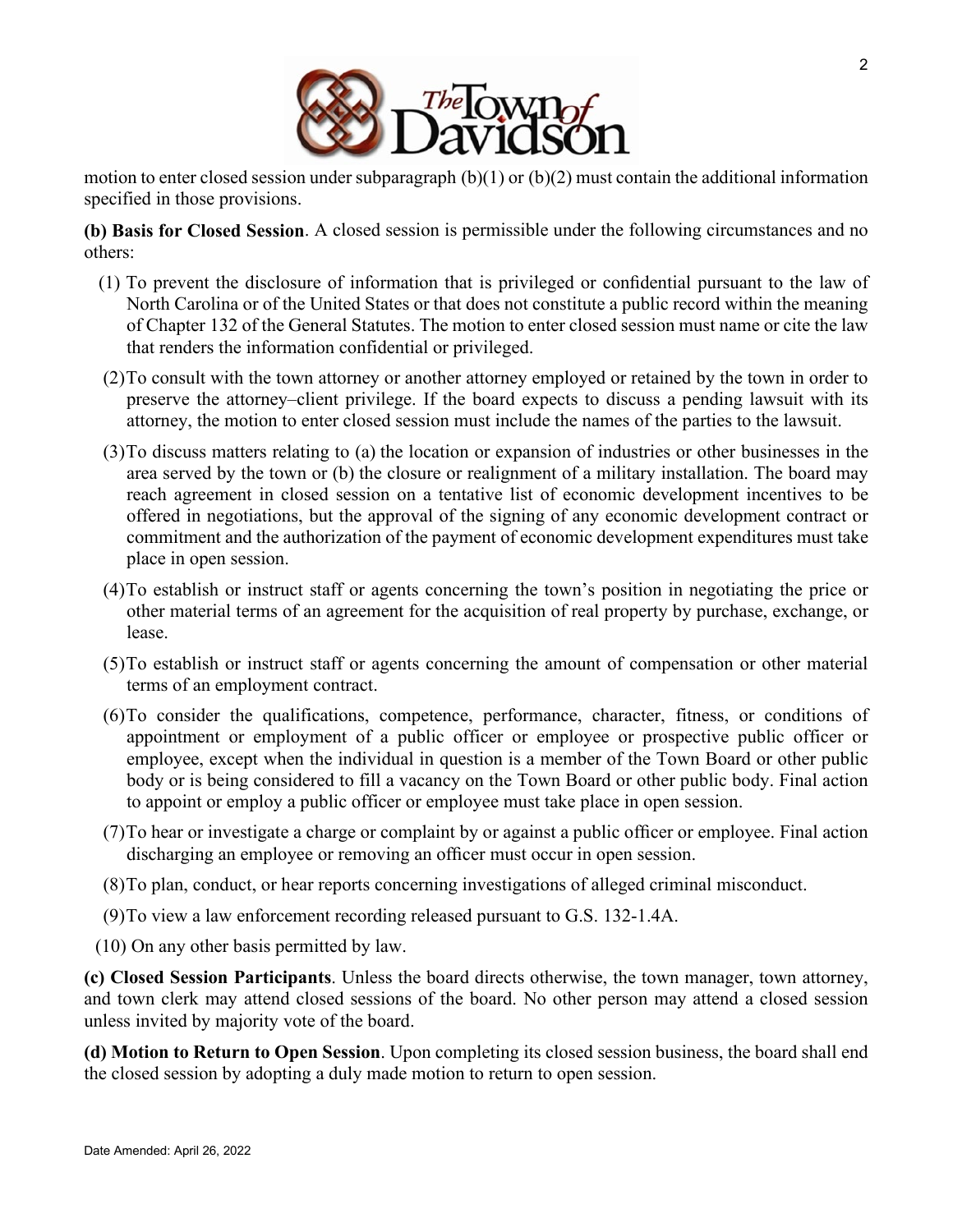

#### **Rule 6. Meeting Minutes**

**(a) Minutes Required for All Meetings.** The board must keep full and accurate minutes of all of its meetings, including closed sessions. To be "full and accurate," minutes must record all actions taken by the board. They should set out the precise wording of each motion and make it possible to determine the number of votes cast for and against each motion. The minutes need not record discussions of the board, though the board in its discretion may decide to incorporate such details into the minutes.

**(b) Record of "Ayes" and "Noes."** At the request of any member of the board, the minutes shall list each member by name and record how each member voted on a particular matter.

**(c) General Accounts of Closed Sessions.** In addition to minutes, the board must keep a general account of each closed session. The general account must be sufficiently detailed to provide a person not in attendance with a reasonable understanding of what transpired. The board may combine the minutes and general account of a closed session into one document, so long as the document contains both a complete record of actions taken and the level of detail required for a general account.

**(d) Sealing Closed Session Records.** Minutes and general accounts of closed sessions shall be sealed until unsealed by order of the board or, if the board delegates the authority to unseal to one or more staff members, in accordance with guidelines adopted by the board. The sealed minutes and general account of any closed session may be withheld from public inspection so long as public inspection would frustrate the purpose(s) of the closed session.

#### **Rule 7. Broadcasting and Recording Meetings**

**(a) Right to Broadcast and Record.** Any person may photograph, film, tape-record, or otherwise reproduce any part of a board meeting that must take place in open session. Except as provided in paragraph (c) of this rule, any radio or television station may broadcast any such part of a board meeting.

**(b) Advance Notice.** Any radio or television station that plans to broadcast any portion of a board meeting shall so notify the Town Clerk and Public Information Officer no later than twenty-four hours before the meeting. The failure to provide notice is not, by itself, grounds for preventing the broadcast of a board meeting.

**(c) Equipment Placement.** The Town Manager may regulate the placement and use of camera or recording equipment in order to prevent undue interference with a board meeting, so long as he or she allows the equipment to be placed where it can carry out its intended function. If the Town Manager determines in good faith that the equipment and personnel necessary to broadcast, photograph, or record the meeting cannot be accommodated without undue interference to the meeting, and an adequate alternative meeting room is not readily available, the Town Manager may require the pooling of the equipment and the personnel operating it.

**(d) Alternative Meeting Site.** If the news media request an alternative meeting site to accommodate news coverage, and the board grants the request, the news media making the request shall pay the costs incurred by the town in securing an alternative meeting site.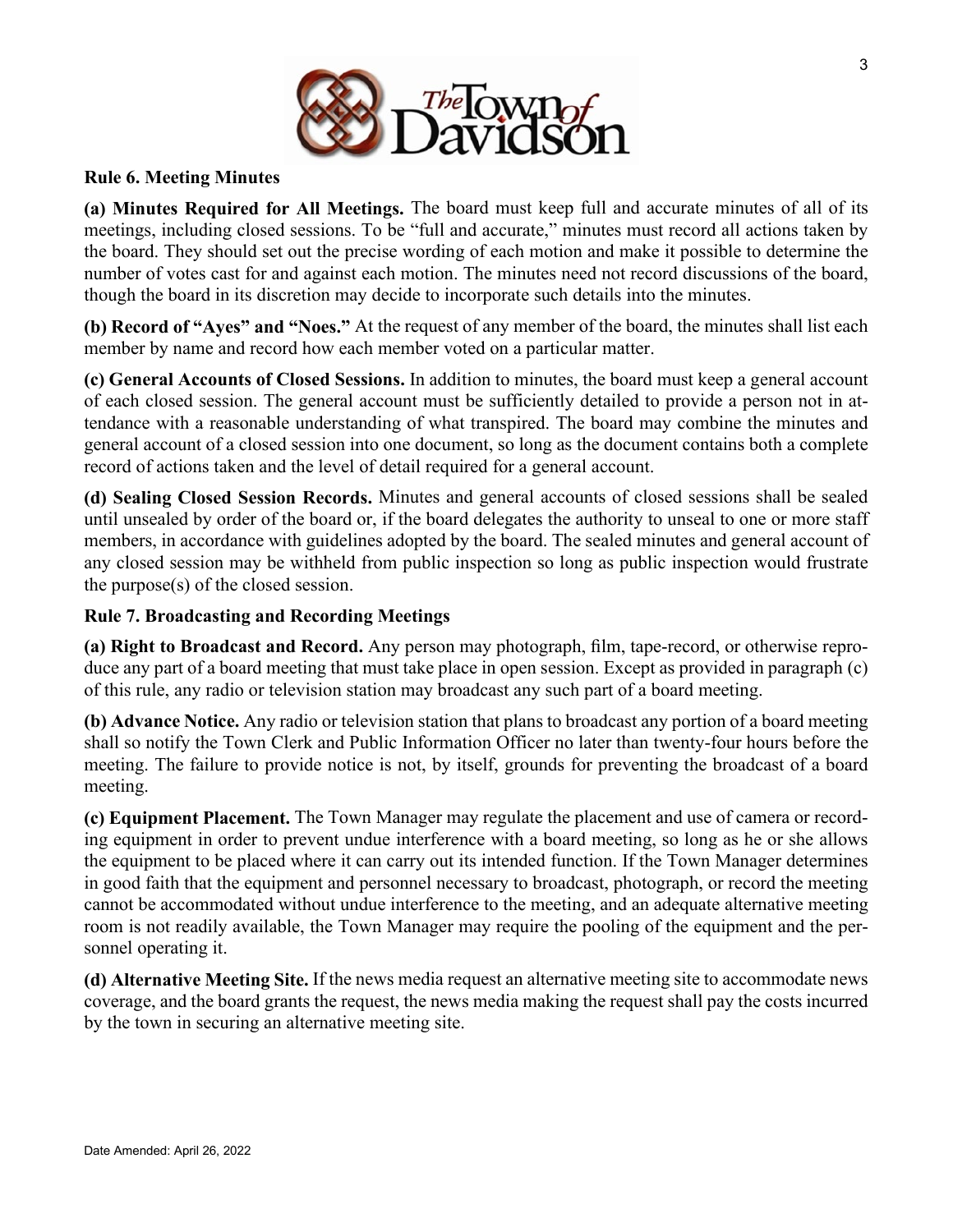

### **Part IV. Organization of the Board**

#### **Rule 8. Organizational Meeting; Selection of Mayor Pro Tempore**

**(a) Scheduling Organizational Meeting.** The board must hold an organizational meeting following each general election in which board members are elected. The organizational meeting must be held either (1) on the date and at the time of the board's first regular meeting in December following the election or (2) at an earlier date, if any, set by the incumbent board. The organizational meeting may not be held before municipal election results are officially determined, certified, and published as required by law.

**(b) Oath of Office.** As the first order of business at the organizational meeting, all newly elected members of the board must take and subscribe the oath of office set out in Article VI, Section 7, of the North Carolina Constitution. Each member's oath must be filed with the town clerk. Although a member who is not present for the organizational meeting may take the oath of office at another time, every member must take, subscribe, and file the oath before he or she begins performing any of the duties of the member's office.

**(c) Selection of Mayor Pro Tempore.** As the second order of business at the organizational meeting, the board shall elect from among its members a mayor pro tempore using the procedures specified in Rule 38. The mayor pro tempore shall serve at the board's pleasure.

### **Part V. Types of Meetings**

#### **Rule 9. Regular Meetings**

**(a) Regular Meeting Schedule.** The board shall hold a regular meeting on the second and fourth Tuesday of each month. The meeting shall be held at the Town Hall Board Room and begin at 6:00 pm. The board shall adopt a meeting schedule each year consistent with this rule. A copy of the board's current meeting schedule shall be filed with the town clerk and posted on the town's website.

**(b) Change to Meeting Schedule.** Notwithstanding paragraph (a) of this rule, the board may amend its regular meeting schedule to add or delete meetings or to change the date, time, or location of one or more meetings on the schedule. The amended schedule shall be filed with the town clerk at least seven (7) calendar days before the day of the first meeting held pursuant to the revised schedule and posted on the town's website.

#### **Rule 10. Special Meetings**

**(a) Calling Special Meetings.** A special meeting of the board may be called by the mayor, the mayor pro tempore, or any two board members. A special meeting may also be called by vote of the board in open session during a regular meeting or another duly called special meeting.

**(b) Notice to the Public.** At least forty-eight hours before a special meeting of the board, notice of the date, time, place, and purpose of the meeting shall be (1) posted on the board's principal bulletin board or, if the board has no such board, at the door of the board's usual meeting room and (2) delivered, emailed, or mailed to each newspaper, wire service, radio station, television station, and person who has filed a written request for notice with the town clerk. Furthermore, if the board has a website maintained by at least one town employee, notice of the special meeting's date, time, place, and purpose shall be posted on the website in advance of the meeting.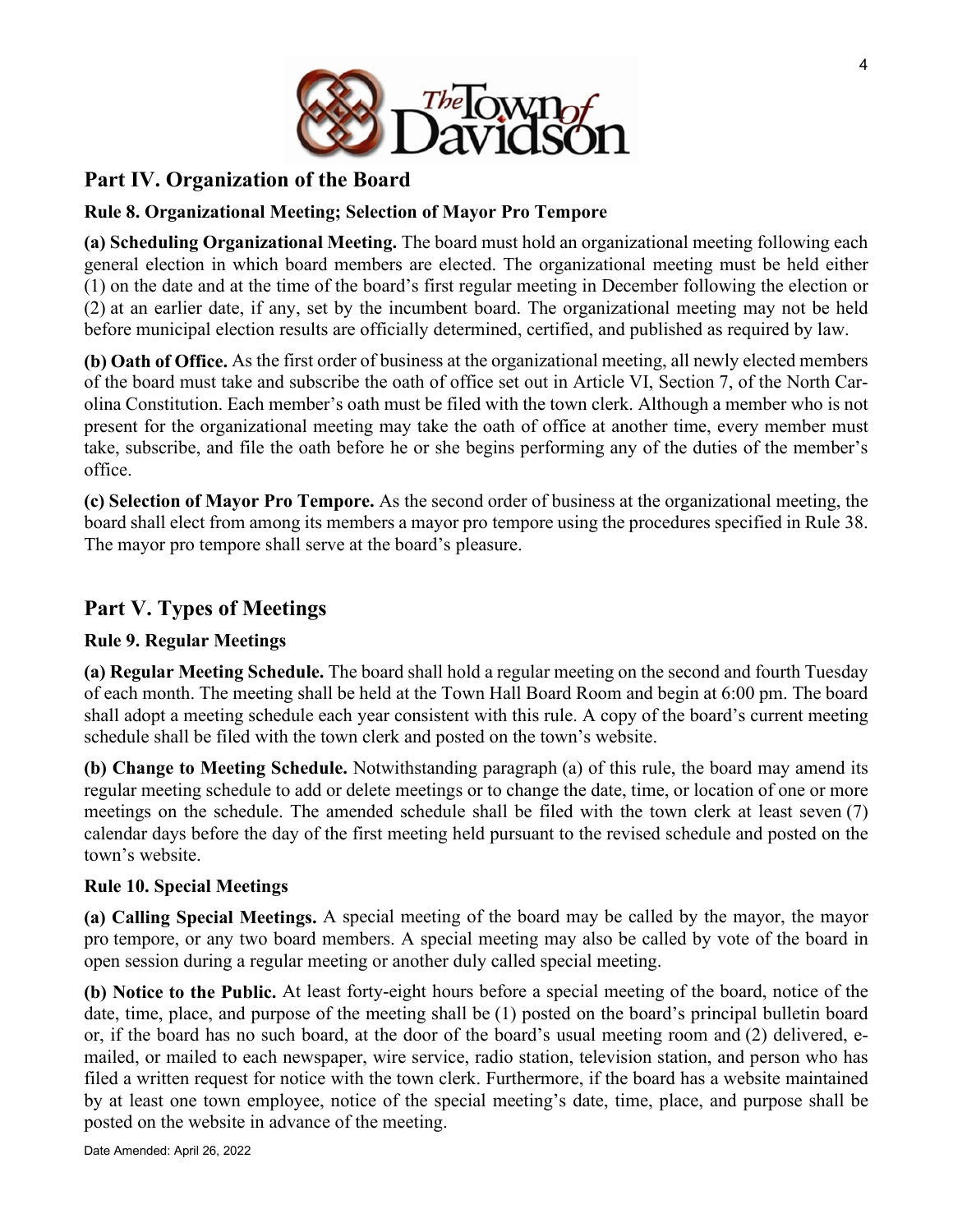

#### **(c) Notice to Members.**

- (1) *Meeting called by the mayor, the mayor pro tempore, or any two board members*. At least fortyeight hours before a special meeting called by the mayor, the mayor pro tempore, or any two board members, written notice of the meeting stating its date, time, and place, as well as the subjects to be considered, shall be electronically delivered to the mayor and each board member or left at his or her usual dwelling place.
- (2) *Meeting called by vote of the board in open session*. When a special meeting is called by vote of the board in open session during a regular meeting or another duly called special meeting, the motion or resolution calling the special meeting shall state the meeting's date, time, place, and purpose. Written notice of the special meeting's date, time, place, and purpose shall be mailed, delivered or electronically delivered at least forty-eight hours before the meeting to each board member not present for the meeting at which the special meeting was called, and to the mayor if he or she was not present at that meeting.

**(d) Transacting Other Business.** Unless all members are present or any absent member has signed a written waiver of notice, only those items of business specified in the notice to board members may be taken up at a special meeting. Even when all members are present or any absent member has signed a waiver, the board may take up an item of business not covered by the notice only if the board first determines in good faith that the item must be discussed or acted upon immediately.

#### **Rule 11. Emergency Meetings**

**(a) Grounds for Emergency Meeting.** Emergency meetings of the town board may be called only to address generally unexpected circumstances demanding the board's immediate attention.

**(b) Calling Emergency Meetings.** There are two methods by which an emergency meeting of the board may be called.

- (1) The mayor, the mayor pro tempore, or any two members of the board may at any time call an emergency board meeting by signing a written notice stating the date, time, and place of the meeting and the subjects to be considered. The notice shall be delivered to the mayor and each board member or left at his or her usual dwelling place at least six hours before the meeting.
- (2) An emergency meeting may be held when the mayor and all members of the board are present and consent thereto, or when any absent member has signed a written waiver of notice.

**(c) Notice to Media of Emergency Meetings.** Notice of an emergency meeting shall be given to each local newspaper, local wire service, local radio station, and local television station that has filed a written request with the town clerk for notice of emergency meetings. To be valid, the request must include the newspaper's, wire services, or station's telephone number. Notice may be given by telephone, e-mail, or the same method used to notify board members. Notice must be provided immediately after board members have been notified and at the expense of the party notified.

**(d) Transaction of Other Business Prohibited.** Only business connected with the emergency may be considered at an emergency meeting.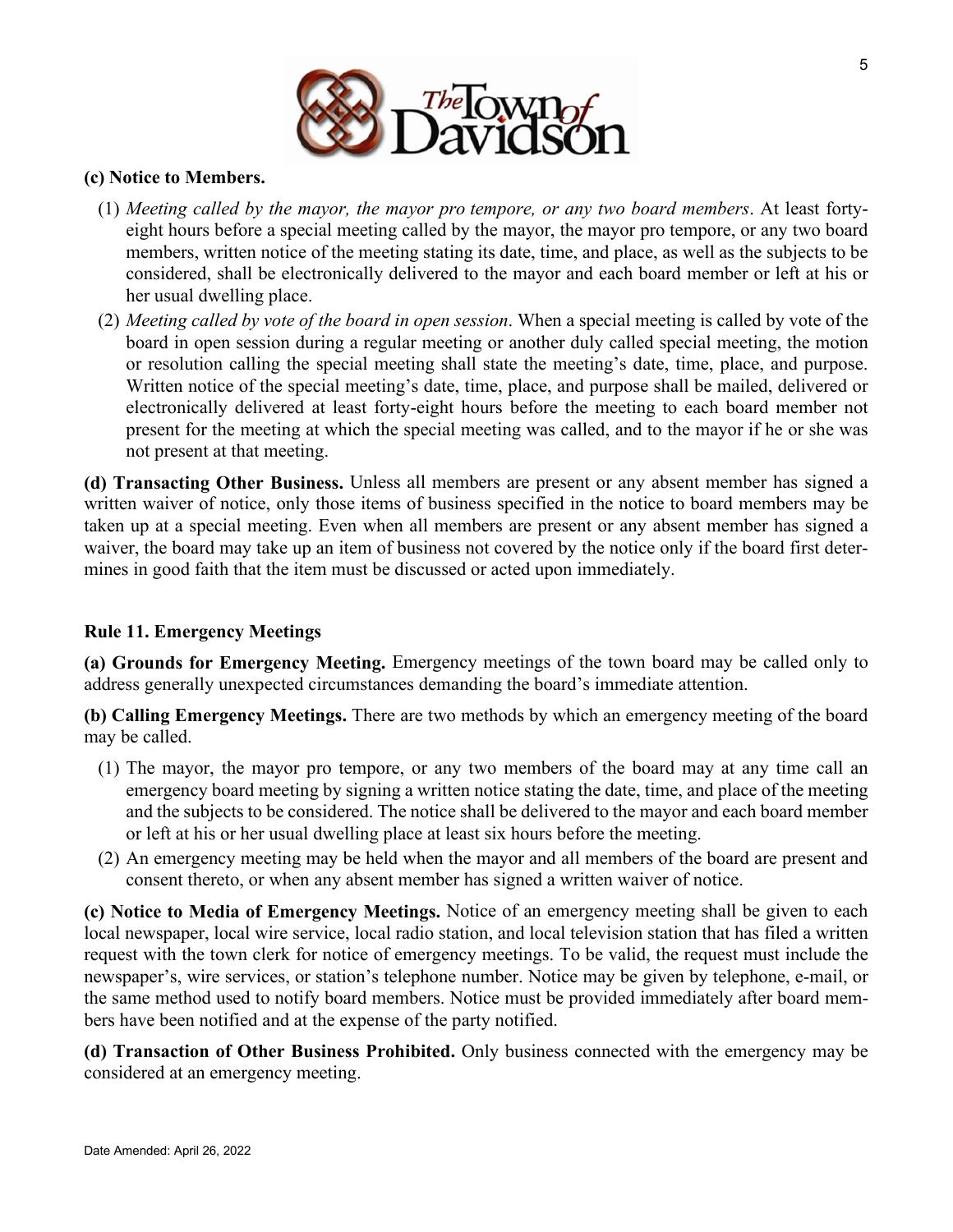

#### **Rule 12. Recessed Meetings**

**(a) Calling Recessed Meetings.** When conducting a properly called regular, special, or emergency meeting, the board may recess the meeting to another date, time, or place by a procedural motion made and adopted, as provided in Rule 31, Motion 3, in open session. The motion must state the time (including the date, if the meeting will resume on a different day) and place at which the meeting will reconvene.

**(b) Notice of Recessed Meetings.** If the board has a website maintained by one or more town employees, notice of the recessed meeting's date, time, and place must appear on the webpage prior to the meeting. No further notice of a properly called recessed meeting is required.

#### **Part VI. Agenda**

#### **Rule 13. Agenda**

#### **(a) Draft Agenda.**

- (1) *Preparation*. The Town Manager shall prepare a draft agenda in advance of each meeting of the town board.
- (2) *Requesting placement of items on draft agenda*. For a regular meeting, a request to have an item of business placed on the draft agenda must be received by the Town Manager at least four working days before the date of the meeting. The Town Manager must place an item on the draft agenda in response to a board member's timely request.
- (3) *Supplemental information/materials*. If the board is expected to consider a proposed ordinance or ordinance amendment, a copy of the proposed ordinance or amendment shall be attached to the draft agenda. An agenda package shall be prepared that includes, for each item of business listed on the draft agenda, as much background information on the topic as is available and feasible to provide.
- (4) *Delivery to board members*. Each board member shall receive a hard or electronic copy of the draft agenda and the agenda package. Except in the case of an emergency meeting, the agenda and agenda package shall be furnished to each member at least twenty-four hours before the meeting.
- (5) *Public inspection*. The draft agenda and agenda package shall be available to the public when the documents are ready to be, or have been, circulated.

#### **(b) Adoption of the Agenda.**

- (1) *Adoption*. As its first order of business at each meeting, the board shall review the draft agenda, make whatever revisions it deems appropriate, and adopt a formal agenda for the meeting.
- (2) *Amending the agenda*. Both before and after it adopts the agenda, the board may add or subtract agenda items by majority vote of the members present and voting, except that the board may not add to the items stated in the notice of a special meeting unless the requirements in Rule 10(d) are satisfied and only business connected with the emergency may be considered at an emergency meeting.
- (3) *Designation of items "For Discussion and Possible Action."* The board may designate an agenda item "for discussion and possible action." The designation signifies that the board intends to discuss the item and may, if it so chooses, take action on the item following the discussion.
- **(c) Consent Agenda.** The board may designate part of an agenda for a regular meeting as the *consent*

6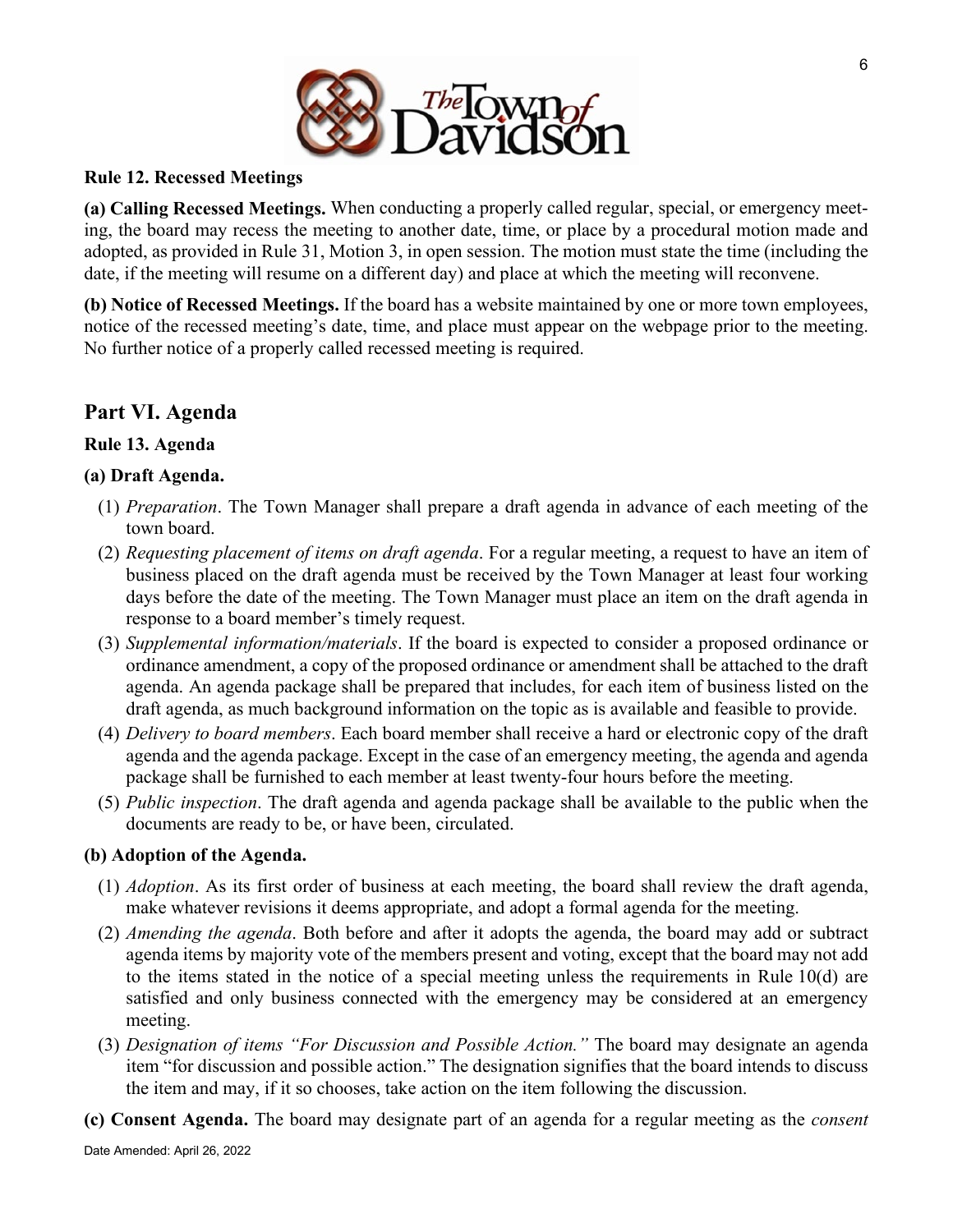

*agenda*. Items may be placed on the consent agenda by the person(s) charged with preparing the draft agenda if the items are judged to be noncontroversial and routine. Prior to the board's adoption of the meeting agenda under subparagraph (b)(1) of this rule, the request of any member to have an item moved from the consent agenda to unfinished business must be honored by the board. All items on the consent agenda must be voted on and adopted by a single motion, with the minutes reflecting the motion and vote for each item.

**(d) Informal Discussion of Agenda Items.** The board may informally discuss an agenda item even when no motion regarding that item is pending.

#### **Rule 14. Acting by Reference to Agenda or Other Document**

The board shall not deliberate, vote, or otherwise take action on any matter by reference to the agenda or any other document with the intention of preventing persons in attendance from understanding what action is being considered or undertaken. The board may deliberate and vote by reference to the agenda or any item on the agenda, including the consent agenda, provided copies of the agenda are available for public inspection at the meeting and are sufficiently worded to enable the public to understand what is being deliberated or acted upon.

#### **Rule 15. Agenda Items from Members of the Public**

If a member of the public wishes to request that the board include an item on its regular meeting agenda, he or she must submit the request to the Town Manager at least six working days before the date of the meeting. The board is not obligated to place an item on the agenda merely because such a request has been received.

#### **Rule 16. Order of Business**

Items shall be placed on a regular meeting agenda. The usual order of business may be as follows:

- announcements
- changes/adoption of the agenda
- public comments
- public hearings
- presentations
- reports
- consent agenda
- business items

Without objection, the mayor may call agenda items in any order most convenient for the dispatch of business.

# **Part VII. Role of the Presiding Officer**

### **Rule 17. The Mayor**

**(a) Presiding Officer.** When present, the mayor shall preside at meetings of the board.

Date Amended: April 26, 2022 **(b) Right to Vote.** The mayor may vote only when an equal number of affirmative and negative votes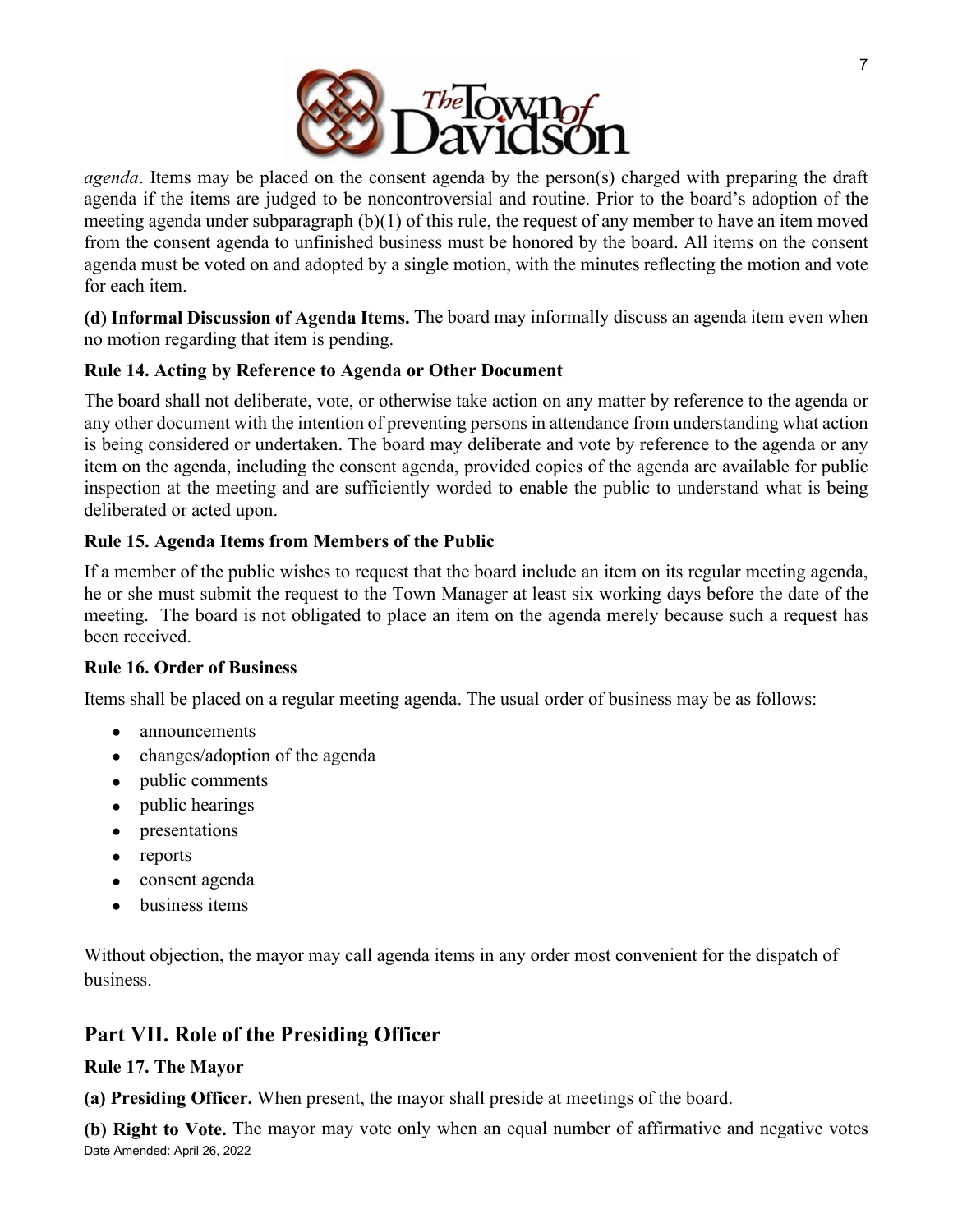

have been cast.

**(c) Recognition of Members.** A member must be recognized by the mayor (or other presiding officer) in order to address the board, but recognition is not necessary for an appeal pursuant to Rule 31, Motion 1.

**(d) Powers as Presiding Officer.** As presiding officer, the mayor is to enforce these rules and maintain order and decorum during board meetings. To that end, the mayor may

- (1) rule on points of parliamentary procedure, to include ruling out of order any motion clearly offered for obstructive or dilatory purposes;
- (2) determine whether a member or other speaker has gone beyond reasonable standards of courtesy in his or her remarks and entertain and rule on objections from other members on this ground;
- (3) entertain and answer questions of parliamentary procedure;
- (4) call a brief recess at any time; and
- (5) adjourn in an emergency.

**(e) Appeals of Procedural Rulings.** A member may appeal a decision made or answer given by the mayor under subparagraph  $(d)(1)$ ,  $(2)$ , or  $(3)$  in accordance with Rule 31, Motion 1.

#### **Rule 18. The Mayor Pro Tempore**

**(a) Presiding in Mayor's Absence.** When present, the mayor pro tempore shall preside over board meetings in the mayor's absence with all the powers specified in Rule 17(d).

**(b) Delegation of Mayor's Powers/Duties.** In the mayor's absence, the board may confer on the mayor pro tempore any of the mayor's powers and duties. Likewise, if the mayor becomes physically or mentally unable to perform the duties of his or her office, the board may by unanimous vote declare the mayor incapacitated and confer any of the mayor's powers and duties on the mayor pro tempore. When the mayor announces that he or she is no longer incapacitated, and a majority of the board concurs, the mayor shall resume the exercise of his or her powers and duties.

**(c) Duty to Vote.** Even when presiding over a board meeting, the mayor pro tempore has the same duty as other members to vote on all questions unless he or she has been excused from voting on a matter in accordance with Rule 28.

#### **Rule 19. Other Presiding Officer**

If both the mayor and mayor pro tempore are absent, the board may elect from among its members a temporary presiding officer to chair the meeting. While serving as temporary presiding officer, a member has the powers listed in Rule 17(d). Service as a temporary presiding officer does not relieve a member of the duty to vote on all questions unless excused from voting pursuant to Rule 28.

#### **Rule 20. When the Presiding Officer Is Active in Debate**

If the mayor becomes active in debate on a particular proposal, he or she may have the mayor pro tempore preside during the board's consideration of the matter. If the mayor pro tempore is absent or is also actively debating the matter, the mayor may designate another member to preside until the matter is concluded. Similarly, if the mayor pro tempore or a temporary presiding officer is presiding and takes an active part in debating a topic, he or she may designate another board member to preside temporarily.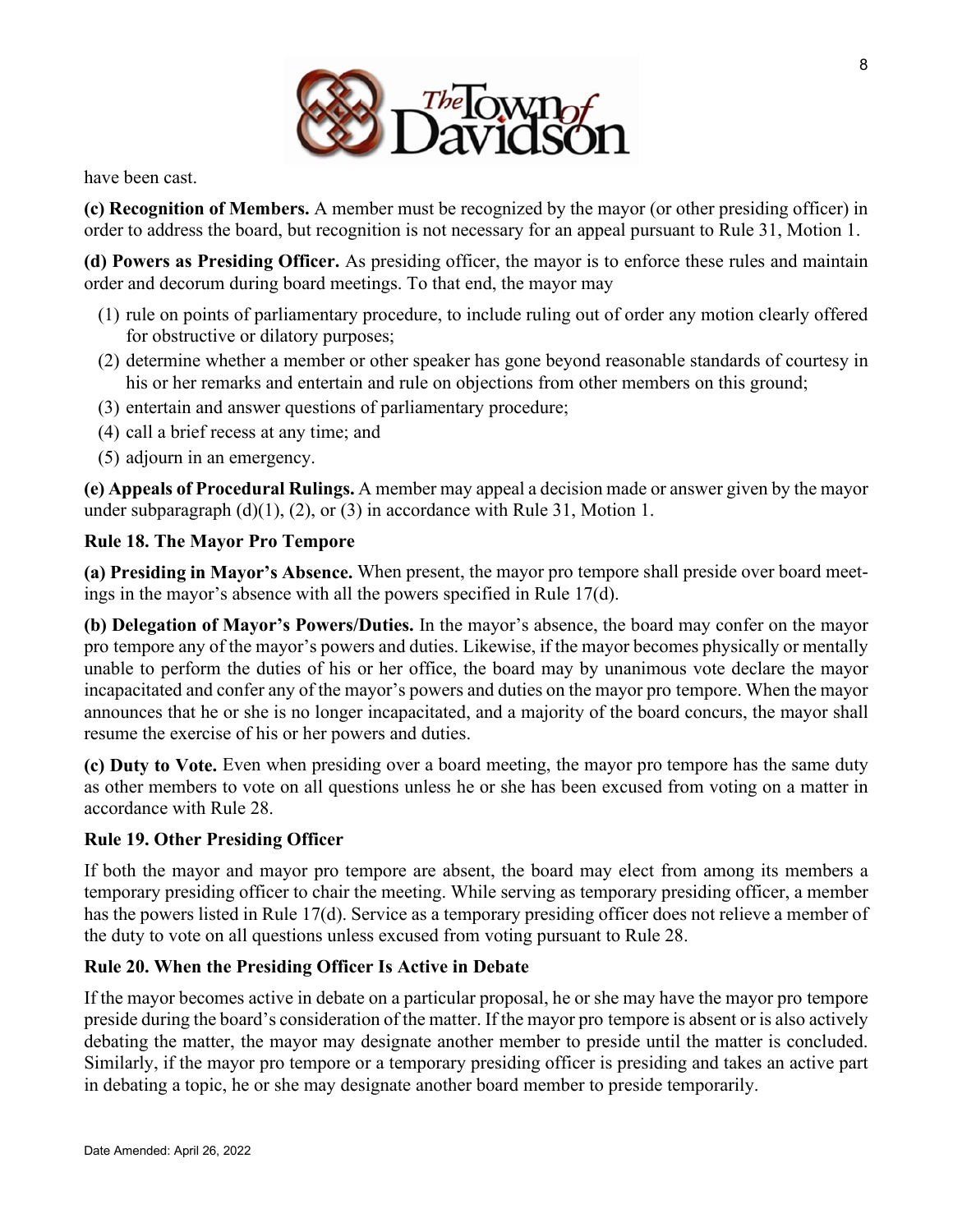

### **Part VIII. Motions and Voting**

#### **Rule 21. Action by the Board**

Except as otherwise provided in these rules, the board shall act by motion. Any member may make a motion, not including the mayor.

#### **Rule 22. Second Not Required**

No second is required on any motion.

#### **Rule 23. One Motion at a Time**

A member may make only one motion at a time.

#### **Rule 24. Withdrawal of Motion**

The member who introduces a motion may withdraw the motion unless the motion has been amended or the presiding officer has put the motion to a vote.

#### **Rule 25. Debate**

The presiding officer shall state the motion and then open the floor to debate, presiding over the debate according to the principles listed below.

- The maker of the motion is entitled to speak first.
- A member who has not spoken on the issue shall be recognized before a member who has already spoken.
- To the extent practicable, the debate shall alternate between proponents and opponents of the measure.

#### **Rule 26. Adoption by Majority Vote**

A motion is adopted if supported by a simple majority of the votes cast, a quorum being present, except when a larger majority is required by these rules or state law.

#### **Rule 27. Changing a Vote**

A member may change his or her vote on a motion at any time before the presiding officer announces whether the motion has passed or failed. Once the presiding officer announces the result, a member may not change his or her vote without the unanimous consent of the remaining members present. A member's request for unanimous consent to change a vote is not in order unless made immediately following the presiding officer's announcement of the result.

#### **Rule 28. Duty to Vote**

**(a) Duty to Vote.** Every board member must vote except when excused from voting as provided by this rule.

**(b) Grounds for Excusal.** A member may be excused from voting on a matter involving the member's own financial interest or official conduct, though not if the proposal in question is one to alter the compensation or allowances paid to board members. Members may also be excused from voting when prohibited from voting under G.S. 14-234 (contract providing direct benefit to member), G.S. 160A-381(d) (legislative zoning decision likely to have a direct, substantial, and readily identifiable financial impact on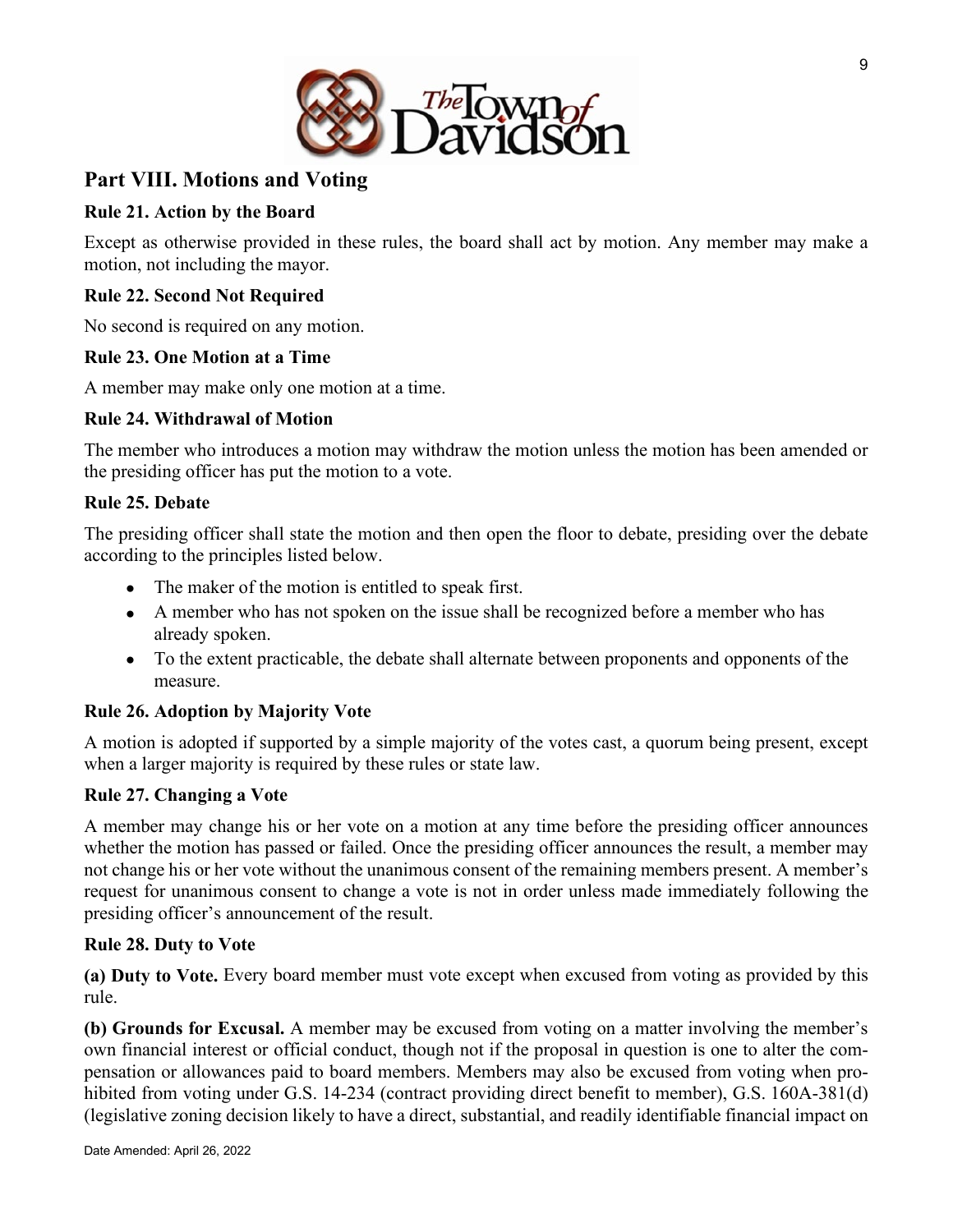

member), or G.S. 160A-388(e)(2) (member's participation in quasi-judicial decision would violate affected person's right to an impartial decision maker). Questions about whether a basis for excusal exists should be directed to the town attorney.

#### **(c) Procedure for Excusal.**

- (1) *At member's request*. Upon being recognized at a duly called meeting of the board, a member who wishes to be excused from voting shall so inform the presiding officer, who must then submit the matter to a vote of the remaining members present. If a majority of the remaining members present vote to excuse the member, the member is excused from voting on the matter.
- (2) *On board's initiative*. Even when a member has not asked to be excused from voting on a matter, a majority of the remaining board members present may by motion and vote excuse the member from voting if grounds for doing so exist under paragraph (b).

**(d) Consequence of Non-Excused Failure to Vote.** Except as specified in paragraph (e), if a member who has not been excused from voting fails to vote on a matter, the member's failure to vote shall be recorded as an affirmative vote, provided

- (1) the member is physically present in the board chamber or
- (2) the member has physically withdrawn from the meeting without being excused by majority vote of the remaining members present.

**(e) Failure to Vote on Certain Zoning Matters.** A member's unexcused failure to vote shall not be recorded as an affirmative vote if the motion concerns a proposal to amend, supplement, or repeal a zoning ordinance. Instead, the member's unexcused failure to vote shall be recorded as an abstention.

#### **Rule 29. Voting by Written Ballot**

**(a) Secret Ballots Prohibited.** The board may not vote by secret ballot.

**(b) Rules for Written Ballots.** The board may decide by majority vote or unanimous consent to vote on a motion by written ballot. Each member must sign his or her ballot, and the minutes must record how each member voted by name. The ballots must be made available for public inspection in the town clerk's office immediately following the meeting at which the vote took place and remain there until the minutes of that meeting are approved, at which time the ballots may be destroyed.

#### **Rule 30. Substantive Motions**

A substantive motion is not in order if made while another motion is pending. Once the board disposes of a substantive motion, it may not take up a motion that presents essentially the same issue at the same meeting, unless it first adopts a motion to reconsider pursuant to Rule 31, Motion 14.

#### **Rule 31. Procedural Motions**

**(a) Certain Motions Allowed.** The board may consider only those procedural motions listed in this rule. Unless otherwise noted, each procedural motion may be debated and amended and requires a majority of votes cast, a quorum being present, for adoption.

**(b) Priority of Motions.** The procedural motions set out in this paragraph are listed in order of priority. A procedural motion is not in order so long as another procedural motion of higher priority is pending, except that

10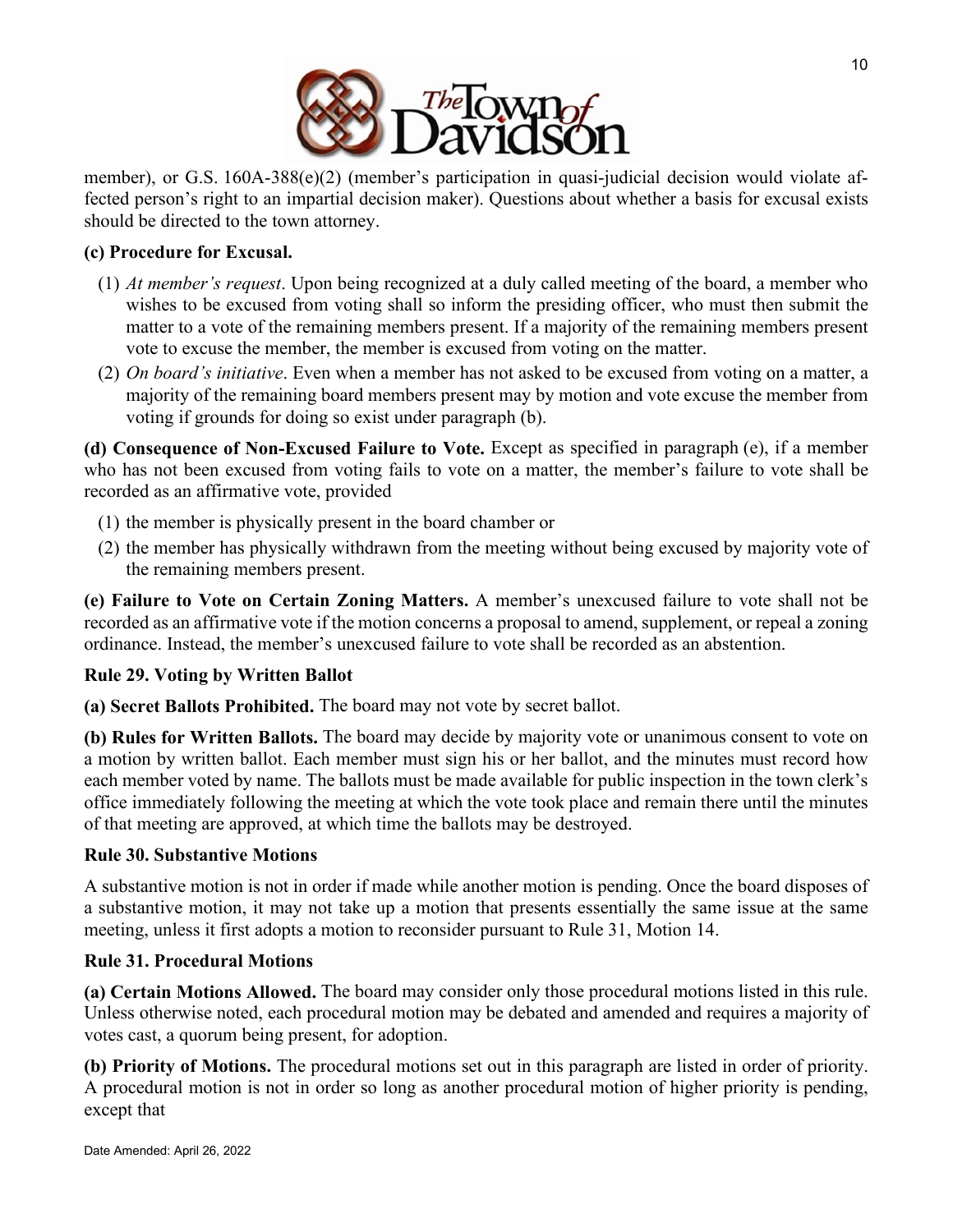

- any procedural motion other than an appeal under Motion 1 is subject to amendment as provided in Motion 12, and
- a motion to call the question (end debate) may be made with regard to any procedural motion in accordance with Motion 9.

When several procedural motions are pending, voting must begin with the procedural motion highest in priority, provided that a motion to amend or end debate on the highest priority motion must be voted on first.

**Motion 1. To Appeal a Ruling of the Presiding Officer.** Any member may appeal the presiding officer's ruling on whether a motion is in order or on whether a speaker has violated reasonable standards of courtesy. The presiding officer's response to a question of parliamentary procedure may also be appealed by any member. An appeal is in order immediately after the disputed ruling or parliamentary response and at no other time. The member who moves to appeal need not be recognized by the presiding officer, and if timely made, the motion may not be ruled out of order.

**Motion 2. To Adjourn.** This motion may be used to close a meeting. It is not in order if the board is in closed session.

**Motion 3. To Recess to a Time and Place Certain.** This motion may be used to call a recessed meeting as permitted under Rule 12. The motion must state the time (including the date, if the meeting will reconvene on a different day) and place at which the meeting will resume. The motion is not in order if the board is in closed session.

#### **Motion 4. To Take a Brief Recess.**

**Motion 5. To Follow the Agenda.** This motion must be made at the time an item of business that deviates from the agenda is proposed; otherwise, the motion is out of order as to that item.

**Motion 6. To Suspend the Rules.** To be adopted, a motion to suspend the rules must receive affirmative votes equal to at least two-thirds of the board's actual membership, excluding vacant seats and not counting the mayor if the mayor votes only in case of a tie. The board may not suspend provisions in these rules that are required under state law.

**Motion 7. To Divide a Complex Motion.** This motion is in order whenever a member wishes to consider and vote on parts of a complex motion separately. The member who makes this motion must specify how the complex motion will be divided.

**Motion 8. To Defer Consideration.** The board may defer its consideration of a substantive motion, and any proposed amendments thereto, to an unspecified time. A motion that has been deferred expires unless the board votes to revive it pursuant to Motion 13 within 100 days of deferral. A new motion having the same effect as a deferred motion may not be introduced until the latter has expired.

**Motion 9. To End Debate (Call the Previous Question).** If adopted, this motion terminates debate on a pending motion, thereby bringing it to an immediate vote. This motion is not in order until every member has had an opportunity to speak once on the pending motion.

Date Amended: April 26, 2022 **Motion 10. To Postpone to a Certain Time.** This motion may be employed to delay the board's consideration of a substantive motion, and any proposed amendments thereto, until a designated day, meeting, or hour. During the period of postponement, the board may not take up a new motion raising essentially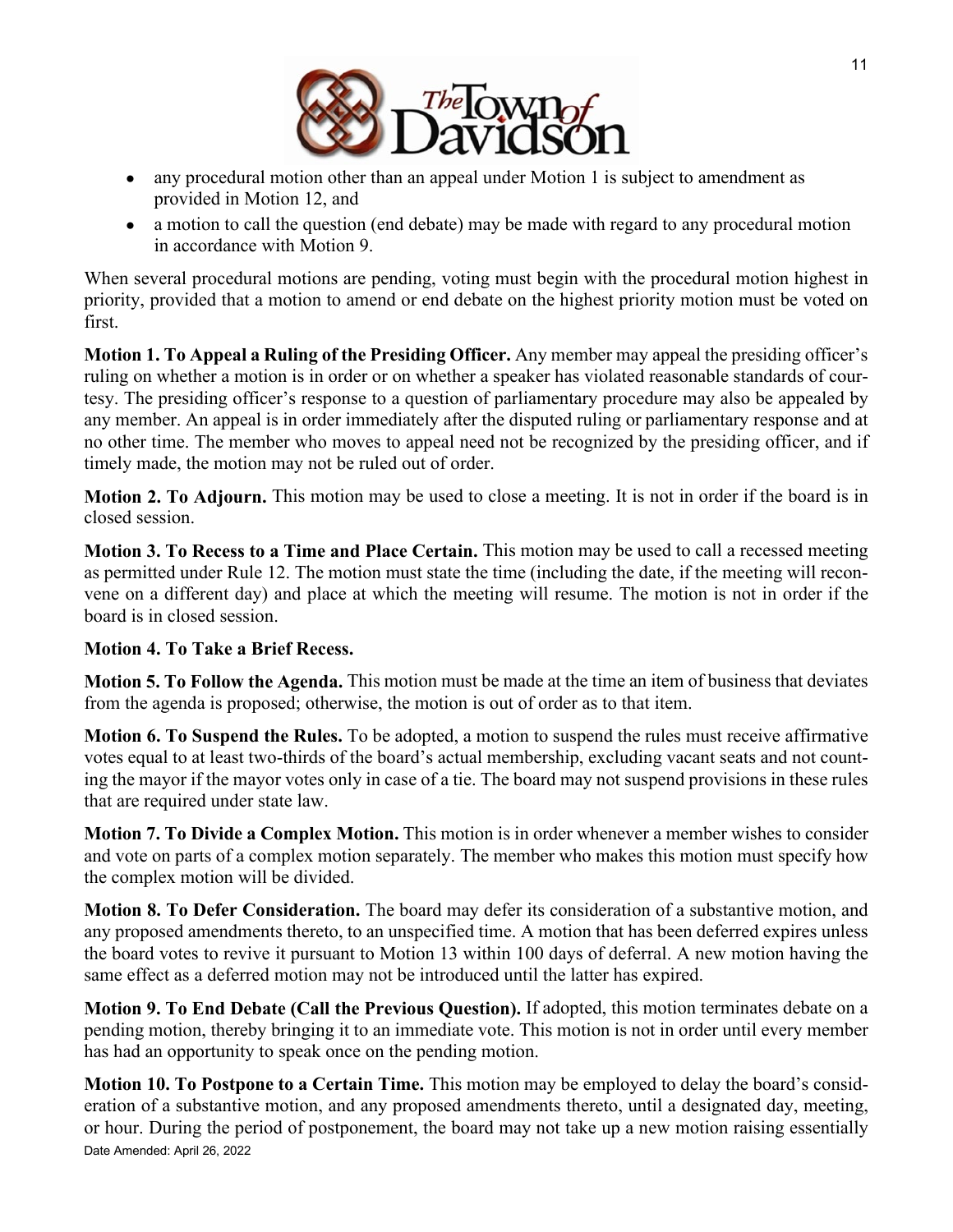

the same issue without first suspending its rules pursuant to Motion 6.

**Motion 11. To Refer a Motion to a Committee.** The board may vote to refer a substantive motion to a committee for study and recommendations. While the substantive motion is pending before the committee, the board may not take up a new motion raising essentially the same issue without first suspending its rules pursuant to Motion 6. If the committee fails to report on the motion within 60 days of the referral date, the board must take up the motion if asked to do so by the member who introduced it.

#### **Motion 12. To Amend.**

**(a) Germaneness.** A motion to amend must concern the same subject matter as the motion it seeks to alter.

**(b) Limit on Number of Motions to Amend.** When a motion to amend is under consideration, a motion to amend the amendment may be made; however, no more than one motion to amend and one motion to amend the amendment may be pending at the same time.

**(c) Amendments to Ordinances.** Any amendment to a proposed ordinance must be reduced to writing before the vote on the amendment.

**Motion 13. To Revive Consideration.** The board may vote to revive consideration of any substantive motion that has been deferred pursuant to Motion 8, provided it does so within 100 days of its vote to defer consideration.

**Motion 14. To Reconsider.** The board may vote to reconsider its action on a matter, provided the motion to reconsider is made (a) at the same meeting during which the action to be reconsidered was taken and (b) by a member who voted with the prevailing side. For purposes of this motion, "the same meeting" includes any continuation of a meeting through a motion to recess to a certain time and place (Motion 3). The motion is not in order if it interrupts the board's deliberation on a pending matter.

**Motion 15. To Rescind.** The board may vote to rescind an action taken at a prior meeting provided rescission is not forbidden by law.

**Motion 16. To Prevent Reintroduction for Six Months.** This motion may be used to prevent the reintroduction of a failed substantive motion for a time, but it is in order only when made immediately following the substantive motion's defeat. To be adopted, this motion must receive votes equal to at least two-thirds of the board's actual membership, excluding vacant seats and not counting the mayor, unless the mayor may vote on all questions. If this motion is adopted, the ban on reintroduction remains in effect for six months or until the board's next organizational meeting, whichever occurs first.

### **Part IX. Ordinances and Contracts**

#### **Rule 32. Introduction of Ordinances**

For purposes of these rules, the "date of introduction" for a proposed ordinance is the date on which the board first votes on the proposed ordinance's subject matter. The board votes on the subject matter of a proposed ordinance when it votes on whether to adopt or make changes to the proposed ordinance.

#### **Rule 33. Adoption, Amendment, and Repeal of Ordinances**

#### **(a) Adoption of Ordinances.**

Date Amended: April 26, 2022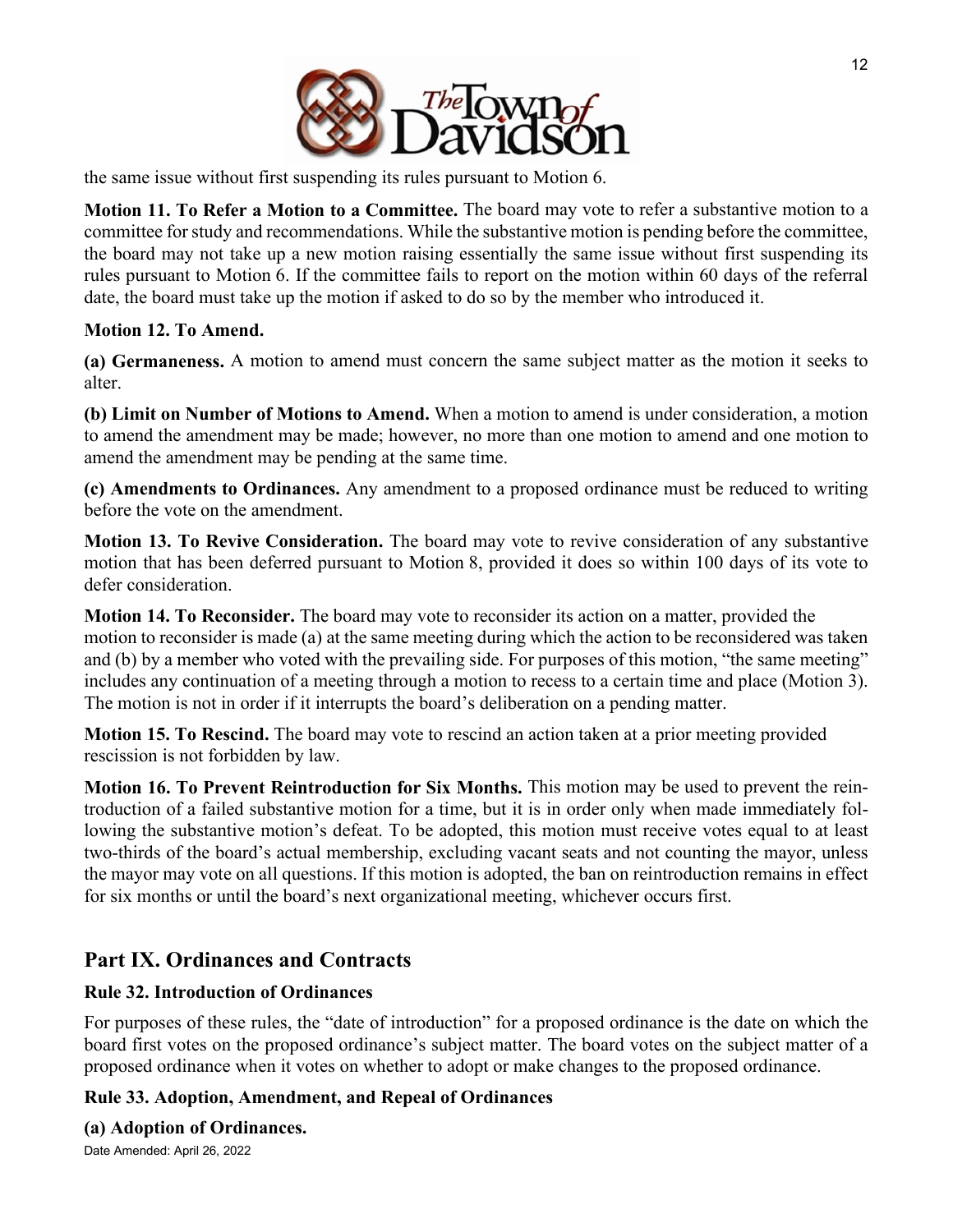

- (1) *Proposed ordinances to be in writing*. No proposed ordinance shall be adopted unless it has been reduced to writing and distributed to members before a vote on adoption is taken.
- (2) *Adoption on date of introduction.* To be approved on the date of introduction, a proposed ordinance or any action having the effect of an ordinance must receive affirmative votes equal to at least twothirds of the board's actual membership, excluding vacant seats and not counting the mayor, unless the mayor has the right to vote on all questions before the board.
- (3) *Adoption after date of introduction*. To be approved after the date of introduction, a proposed ordinance or any action having the effect of an ordinance must receive affirmative votes equal to at least a majority of all board members not excused from voting on the matter. In calculating the number of affirmative votes necessary for approval, the board shall count the mayor if he or she votes on all questions. If the mayor votes only in the case of tie, the mayor's vote counts if there is an equal division.

**(b) Amendment and Repeal of Ordinances.** The same voting requirements that govern the adoption of proposed ordinances also apply to the amendment or repeal of an ordinance.

#### **Rule 34. Adoption of the Budget Ordinance**

**(a) Special Rules for the Adoption or Amendment of the Budget Ordinance.** Notwithstanding any provision in the town charter, general law, or local act,

- (1) the board may adopt or amend the budget ordinance at a regular or special meeting of the board by a simple majority of those members present and voting, a quorum being present;
- (2) no action taken with respect to the adoption or amendment of the budget ordinance need be published or is subject to any other procedural requirement governing the adoption of ordinances or resolutions by the board; and
- (3) the adoption or amendment of the budget ordinance and the levy of taxes in the budget ordinance are not subject to the provisions of any town charter or local act concerning initiative or referendum.

**(b) Notice Requirements for Budget Meetings.** During the period beginning with the submission of the budget to the board and ending with the adoption of the budget ordinance, the board may hold any special meetings that may be necessary to complete its work on the budget ordinance. Except for the notice requirements of the open meetings law, which continue to apply, no provision of law concerning the call of special meetings applies during that period so long as

- each member of the board has actual notice of each special meeting called for the purpose of considering the budget and
- no business other than consideration of the budget is taken up.

**(c) No Authority for Closed Sessions.** This rule shall not be construed to authorize the board to hold closed sessions on any basis other than the grounds set out in Rule 5.

#### **Rule 35. Approval of Contracts and Authorization of Expenditures**

**(a) Contracts to be in Writing.** No contract shall be approved or ratified by the town board unless it has been reduced to writing at the time of the board's vote.

**(b) Approval of Contracts.** To be approved or ratified, a contract must receive affirmative votes equal to at least a majority of all board members not excused from voting on the contract, including the mayor's vote in the event of a tie.

```
Date Amended: April 26, 2022
```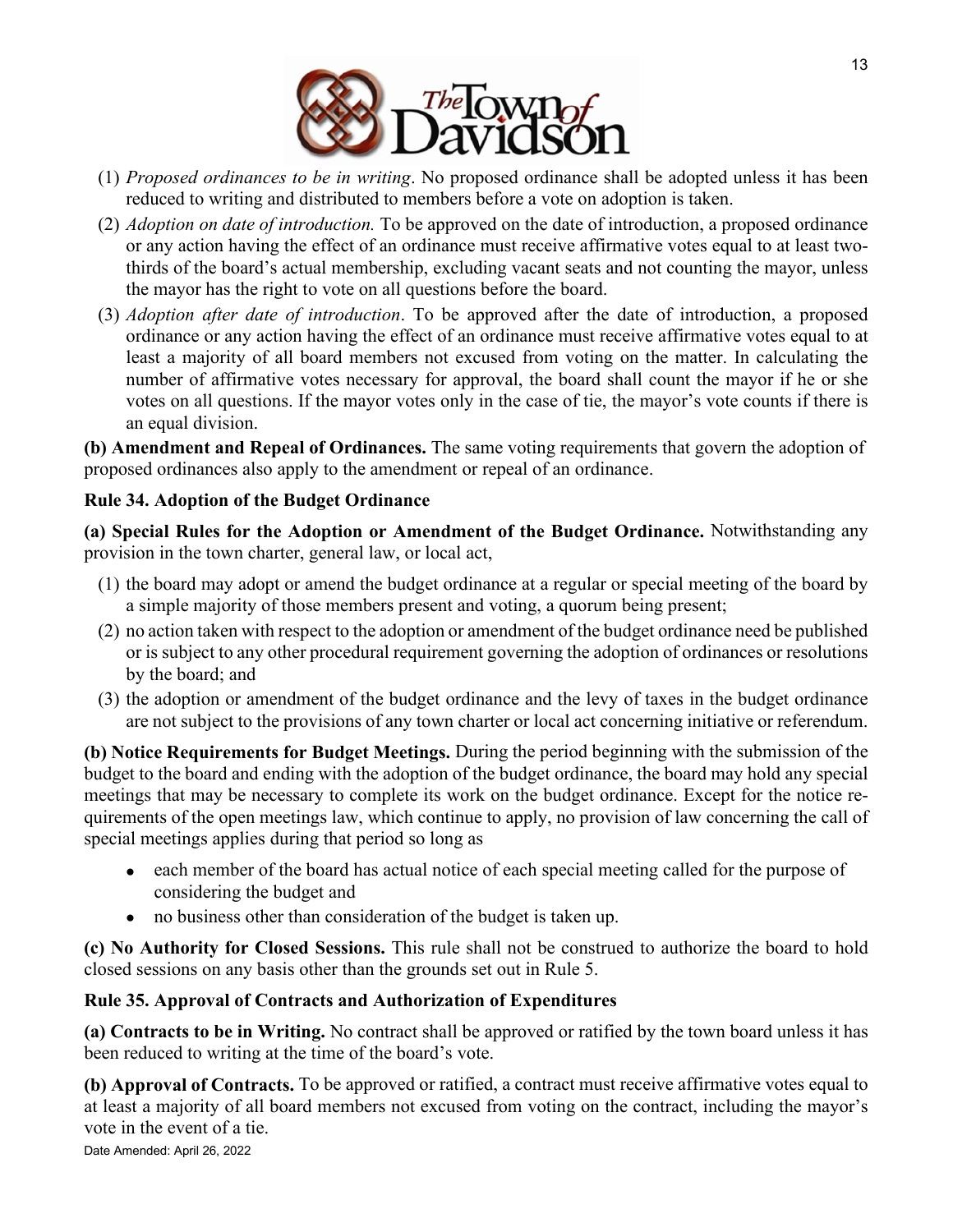

**(c) Authorization of Expenditure of Public Funds.** The same vote necessary to approve or ratify a contract is required for the board to authorize the expenditure of public funds, except when the expenditure is authorized pursuant to Rule 34.

# **Part X. Public Hearings and Comment Periods**

#### **Rule 36. Public Hearings**

**(a) Calling Public Hearings.** In addition to holding public hearings required by law, the board may hold any public hearings it deems advisable. The board may schedule hearings or delegate that responsibility to town staff members, as appropriate, except when state law directs the board itself to call the hearing. If the board delegates scheduling authority, it must provide adequate guidance to assist staff members in exercising that authority.

**(b) Public Hearing Locations.** Public hearings may be held anywhere within the town or within the county where the town is located.

**(c) Rules for Public Hearings.** The board may adopt reasonable rules for public hearings that, among other things,

- fix the maximum time allotted to each speaker,
- provide for the designation of spokespersons for groups of persons supporting or opposing the same positions,
- provide for the selection of delegates from groups of persons supporting or opposing the same positions when the number of persons wishing to attend the hearing exceeds the capacity of the hall (so long as arrangements are made, in the case of a hearing subject to the open meetings law, for those excluded from the hall to listen to the hearing), and
- provide for the maintenance of order and decorum in the conduct of the hearing.

**(d) Notice of Public Hearings.** Any public hearing at which a majority of the board is present shall be considered part of a regular or special meeting. Consequently, the relevant notice and related requirements of the open meetings law, as set out in Rules 9 through 12, apply to such hearings. Some statutes mandate additional notice for particular types of hearings, and such notice must be provided together with notice of the meeting during which the hearing will take place.

**(e) Continuing Public Hearings.** The board may continue any public hearing without further advertisement to a time and place certain, provided the time (including the date, if the hearing will resume on a different day) and place of the continued hearing are announced in open session. Except for hearings conducted pursuant to paragraph (g), if a quorum of the board is not present for a properly scheduled public hearing, the hearing must be continued until the board's next regular meeting without further advertisement.

**(f) Conduct of Public Hearings.** At the time appointed for the hearing, the mayor shall call the hearing to order and proceed to allow public input in accordance with any rules adopted by the board for the hearing. Unless the board extends the hearing, when the time allotted for the hearing expires, or when no one wishes to speak who has not done so, the mayor shall declare the hearing closed, and the board shall resume the regular order of business.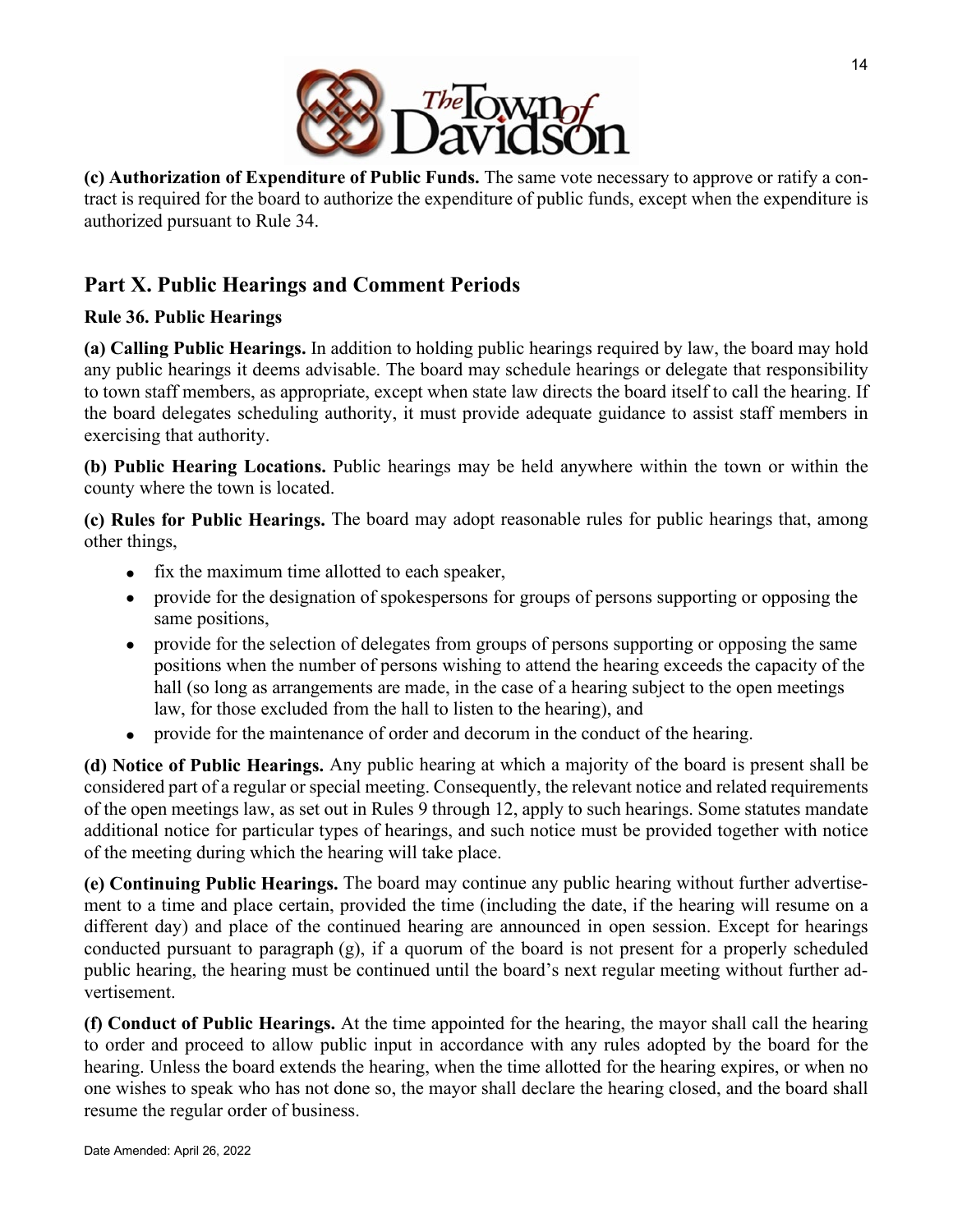

**(g) Public Hearings by Less Than a Majority of Board Members.** Nothing in this rule prevents the board from appointing a member or members to hold a public hearing on the board's behalf, except when state law requires that the board itself conduct the hearing.

#### **Rule 37. Public Comment Periods**

**(a) Frequency of Public Comment Periods.** The board must provide at least one opportunity for public comment each month at a regular meeting, except that the board need not offer a public comment period during any month in which it does not hold a regular meeting.

**(b) Rules for Public Comment Periods.** The board may adopt reasonable rules for public comment periods that, among other things,

- fix the maximum time allotted to each speaker,
- provide for the designation of spokespersons for groups supporting or opposing the same positions,
- provide for the selection of delegates from groups supporting or opposing the same positions when the number of persons wishing to attend the public comment period exceeds the capacity of the hall (so long as arrangements are made for those excluded from the hall to listen to the hearing), and
- provide for the maintenance of order and decorum in the conduct of the hearing.

**(c) Content-Based Restrictions Generally Prohibited.** The board may not restrict speakers based on subject matter, as long as their comments pertain to subjects within the board's real or apparent jurisdiction.

# **Part XI. Appointments and Appointed Bodies**

#### **Rule 38. Appointments**

**(a) Appointments in Open Session.** The board must consider and make any appointment to another body or, in the event of a vacancy on the board, to its own membership in open session.

**(b) Nomination and Voting Procedure.** The board shall use the following procedure to fill a vacancy in the board itself or in any other body over which it has the power of appointment. The nominating committee shall be called upon to make its report and recommendation(s), if any. The mayor shall then open the floor for nominations, whereupon board members may put forward and debate nominees. When debate ends, the mayor shall call the roll of the members, and each member shall cast a vote for his or her preferred nominee. The voting shall continue until a nominee receives a majority of votes cast during a single balloting.

**(c) Mayor.** The mayor may make nominations and vote on appointments under this rule.

**(d) Multiple Appointments.** If the board is filling more than one vacancy, each member shall have as many votes in each balloting as there are slots to be filled, and the votes of a majority of the total number of members voting shall be required for each appointment. No member may cast more than one vote for the same candidate for the same vacancy during a single balloting.

**(e) Duty to Vote.** It is the duty of each member to vote for as many appointees as there are appointments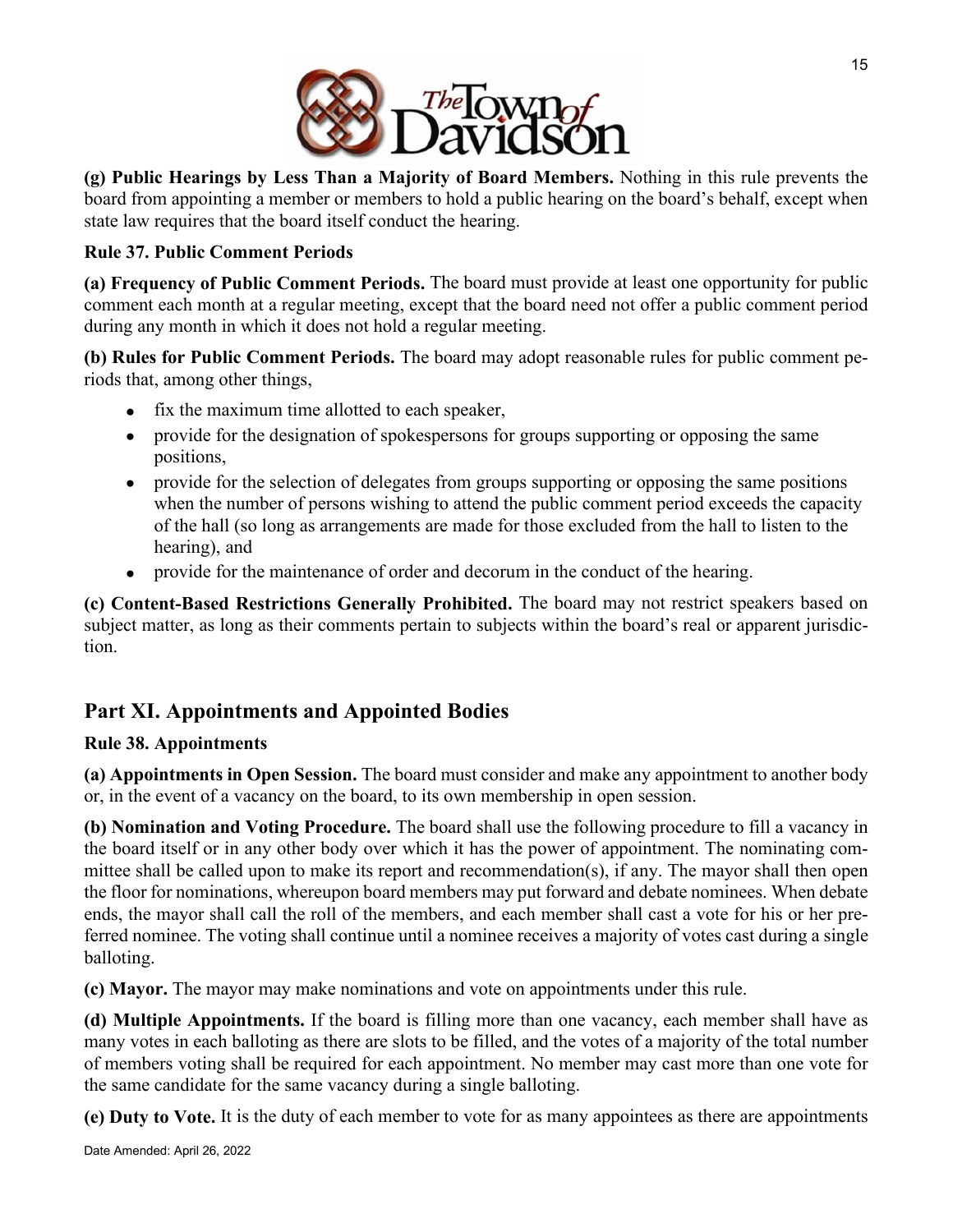

to be made, but failure to do so shall not invalidate a member's ballot.

**(f) Vote by Written Ballot.** The board may vote on proposed appointments by written ballot in accordance with Rule 29.

#### **Rule 39. Committees and Boards**

**(a) Establishment and Appointment.** The board may establish temporary and standing committees, boards, and other bodies to help carry on the work of town government. Unless otherwise provided by law or the board, the power of appointment to such bodies lies with the board.

(1) *Mayoral Appointments.* The Mayor shall make the following appointments after consultation with the Board:

Lake Norman Chamber Lake Norman Regional Economic Development Corporation Visit Lake Norman Charlotte Regional Transportation Planning Organization Centralina Regional Council Lake Norman Transportation Commission Metropolitan Transit Commission

(2) *Board Appointments.* The Board of Commissioners shall appoint members of the following boards and committees:

Affordable Housing & Equity Board Planning Board Design Review Board/Historic Preservation Commission Public Art Commission Livability Board

**(b) Advisory Board Nominating Committee Appointment Procedure.** The Mayor shall convene and chair a nominating committee. The other members of the committee shall be at least the following: the Town Manager, the staff liaisons, two elected officials, and the chairs (or their designee) of the Affordable Housing & Equity Board, Planning Board, Design Review Board/Historic Preservation Commission, Livability Board and Public Art Commission. This nominating committee shall solicit nominations from the public. From these nominations, the committee shall choose a number of nominees equal to the number of vacancies on the boards, and shall make a recommendation to the Board of Commissioners.

To fill unexpired, mid-term vacancies on boards and committees: The mayor shall convene and chair an ad hoc committee consisting of the chair of the board, town manager, and the staff liaison(s) to the board. They will choose nominees from among applications previously submitted, or by soliciting nominations from the public. The committee will select the number of nominees equal to the number of vacancies, and recommend them to the Board of Commissioners.

**(c) Open Meetings Law.** The requirements of the open meetings law apply whenever a majority of an appointed body's members gather in person or simultaneously by electronic means to discuss or conduct